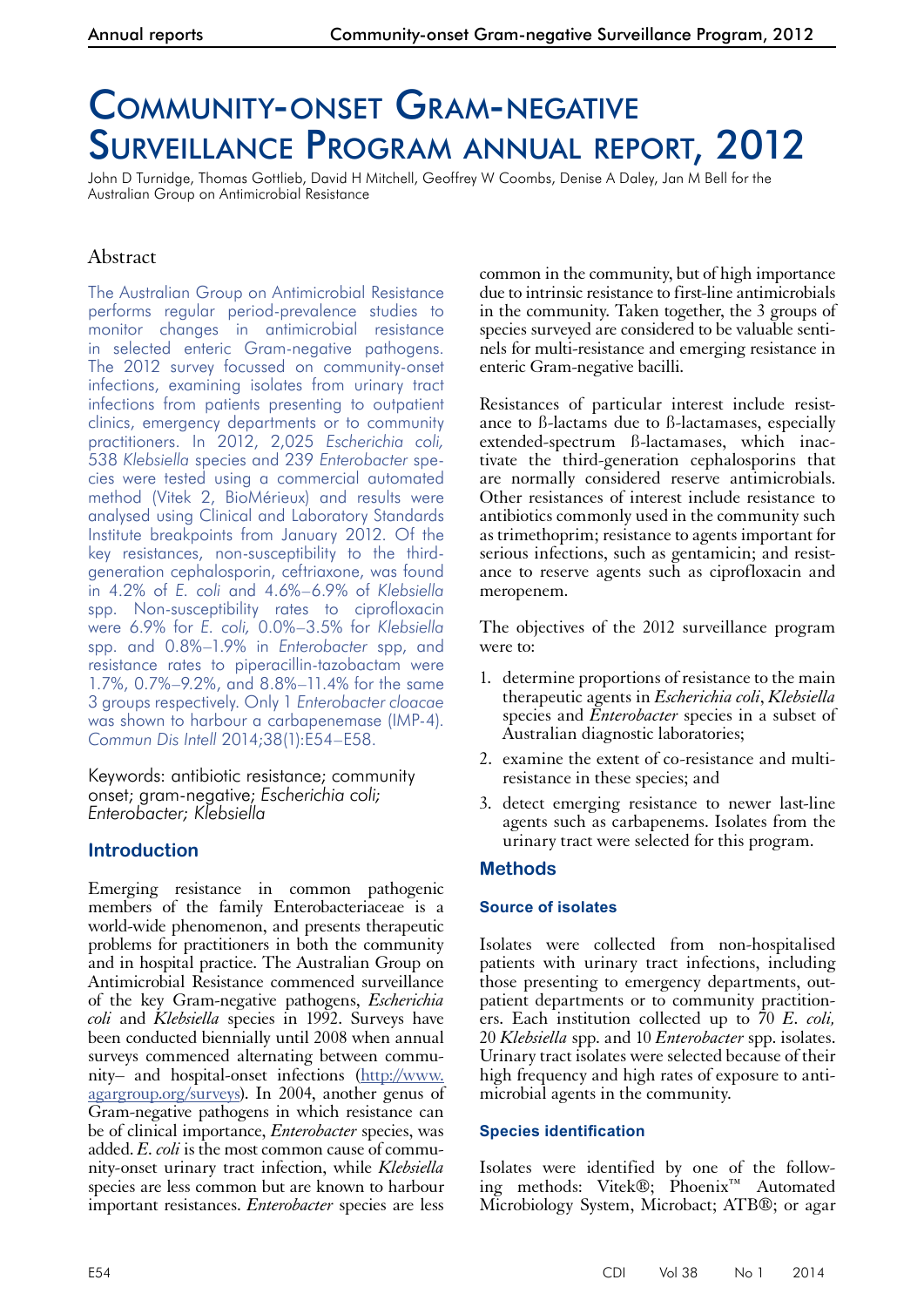replication. In addition, some *E. coli* isolates were identified using chromogenic agar plus spot indole (DMACA).

#### **Susceptibility testing**

Testing was performed by a commercial semiautomated method, Vitek® 2 (BioMérieux), which is calibrated to the ISO reference standard method of broth microdilution. Commercially available Vitek® AST-N246 cards were utilised by all participants throughout the survey period. The most recent Clinical and Laboratory Standards Institute breakpoints from 2013<sup>1</sup> were employed in the analysis. *E. coli* ATCC 25922 and *E. coli* ATCC 35218 were the quality control strains for this survey. For analysis of cefazolin, breakpoints of ≤4 for susceptible and ≥8 for resistant were applied due to the minimum inhibitory concentration (MIC) range available on the Vitek card, recognising that the January 2013 breakpoint is actually susceptible  $\leq$  mg/L. Non-susceptibility, (which includes both intermediately resistant and resistant strains), has been included for some agents because these figures provide information about important emerging acquired resistances.

#### **Molecular confirmation of resistances**

*E. coli* and *Klebsiella* isolates with ceftazidime or ceftriaxone MIC >1 mg/L, or cefoxitin MIC >8 mg/L; *Enterobacter* spp. with cefepime MIC >1 mg/L; and all isolates with meropenem MIC >0.25 mg/L were referred to a central laboratory for molecular confirmation of resistance.

All isolates were screened for the presence of the *bla*<sub>TEM</sub>, and *bla*<sub>SHV</sub> genes using a real-time polymerase chain reaction (PCR) platform (LC-480) and published primers.2,3 A multiplex real-time TaqMan PCR was used to detect CTX-M-type genes.<sup>4</sup> Strains were probed for plasmid-borne AmpC enzymes using the method described by Pérez-Pérez and Hanson,<sup>5</sup> and subjected to molecular tests for MBL (*bla*<sub>VIM</sub>, *bla*<sub>IMP</sub>, and *bla*<sub>NDM</sub>), *bla*<sub>KPC</sub>, and  $bla_{\rm OXA\text{-}48\text{-like}}$  genes using real-time PCR.<sup>6,7</sup>

## **Results**

In 2012, 2,802 isolates were examined, comprising 2,025 *E. coli,* 538 *Klebsiella* spp. and 239 *Enterobacter* spp. (Table 1). Major resistances and non-suscep- tibilities are listed in Table 2. Multi-resistance was detected in 7.6% of *E. coli* isolates, 5.1% of *Klebsiella* spp. and 5.4% of *Enterobacter* spp. (Table 3). A more detailed breakdown of resistances and nonsusceptibilities by state and territory is provided in the [online report](http://www.agargroup.org/surveys) from the group (http://www. agargroup.org/surveys). By way of summary, there were no substantial differences across the states and

territories in resistance patterns in contrast to what is seen with resistance patterns in *Staphylococcus aureus* and *Enterococcus* spp.

| <b>Group</b> | <b>Species</b>              | <b>Total</b> |
|--------------|-----------------------------|--------------|
| E. coli      | E. coli                     | 2,025        |
| Klebsiella   | K. pneumoniae               | 434          |
|              | K. oxytoca                  | 101          |
|              | K. pneumoniae subsp ozaenae | 3            |
| Total        |                             | 538          |
| Enterobacter | E. cloacae                  | 128          |
|              | E. aerogenes                | 107          |
|              | E. asburiae                 | 2            |
|              | E. gergoviae                |              |
|              | Enterobacter not speciated  |              |
| Total        |                             | 239          |

#### **Table 1: Species tested**

#### *Escherichia coli*

Moderately high levels of resistance to ampicillin (and therefore amoxycillin) were observed (44.3%), with lower rates for amoxycillin-clavulanate (11.3% intermediate, 5.3% resistant) (Table 2). Non-susceptibility to third-generation cephalosporins was low but appears to be increasing slowly compared with the 2010 survey (ceftriaxone 4.2%, ceftazidime 2.2%). In line with international trends amongst community strains of *E. coli*, most of the strains with extended-spectrum ß-lactamase (ESBL) genes harboured genes of the CTX-M type (75%, 68/91). Moderate levels of resistance were detected to cefazolin (14.3%) and trimethoprim (22.7%). Ciprofloxacin non-susceptibility was found in 6.9% of *E. coli* isolates. Ciprofloxacin resistance was found in 51.8% and gentamicin resistance was found in 30.1% of ESBL-producing strains. Resistance to ticarcillin-clavulanate, piperacillintazobactam, cefepime, and gentamicin were below 5%. No isolates had elevated meropenem MICs.

#### *Klebsiella* **species**

These isolates showed slightly higher levels of resistance to cefazolin, ceftriaxone and piperacil- lin-tazobactam compared with *E. coli*, but lower rates of resistance to amoxycillin-clavulanate, ticarcillin-clavulanate, ciprofloxacin, gentamicin, and trimethoprim (Table 2). ESBLs were present in 17 of 21 presumptively ESBL-positive isolates of *K. pneumoniae*, 14 of which proved to be of the CTX-M type. No *Klebsiella* species had elevated meropenem MICs.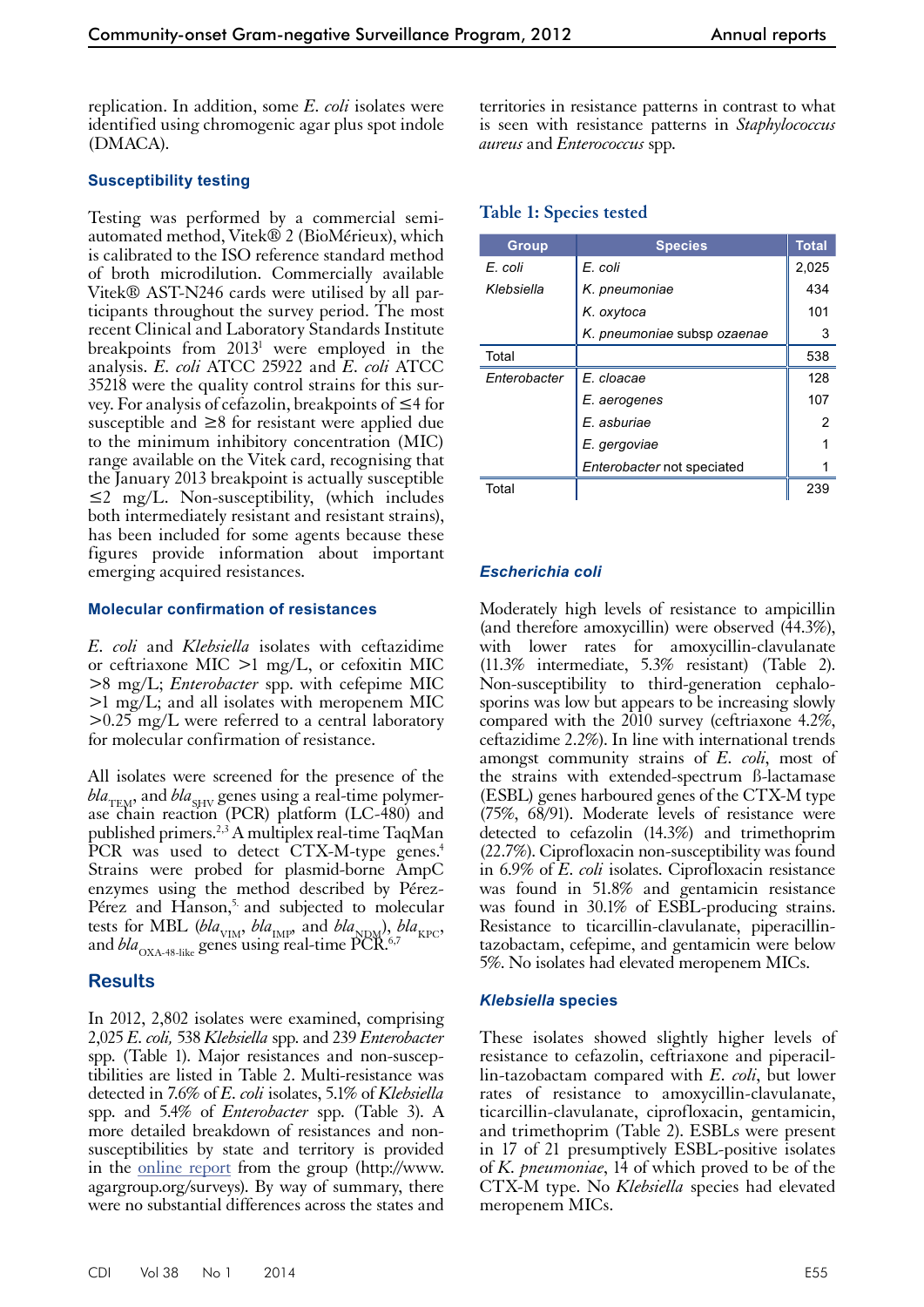| Antimicrobial           | Category* | E. coli<br>(%) | K. pneumoniae<br>$(\%)$ | K. oxytoca<br>(%) | E. cloacae<br>(%) | E. aerogenes<br>(%) |
|-------------------------|-----------|----------------|-------------------------|-------------------|-------------------|---------------------|
| Ampicillin              |           | 1.9            |                         | t                 |                   |                     |
| Ampicillin              | R         | 44.3           |                         |                   |                   |                     |
| Amoxycillinclavulanate  |           | 11.3           | 2.8                     | 1.0               |                   |                     |
| Amoxycillinclavulanate  | R         | 5.3            | 2.1                     | 9.9               |                   |                     |
| Ticarcillin-clavulanate | R         | 5.7            | 1.8                     | 12.5              | 16.8              | 19.8                |
| Piperacillintazobactam  | R         | 1.7            | 0.7                     | 9.2               | 8.8               | 11.4                |
| Cefazolin               | R         | 14.3           | 6.9                     | 75.8              |                   |                     |
| Cefoxitin               | R         | 1.5            | 1.4                     | 0.0               |                   |                     |
| Ceftriaxone             | <b>NS</b> | 4.2            | 4.6                     | 6.9               | 27.3              | 21.5                |
| Ceftazidime             | <b>NS</b> | 2.2            | 3.0                     | 0.0               | 19.5              | 18.7                |
| Cefepime                | <b>NS</b> | 0.7            | 0.5                     | 0.0               | 0.8               | 0.0                 |
| Meropenem               | <b>NS</b> | 0.0            | 0.0                     | 0.0               | 1.6               | 0.0                 |
| Ciprofloxacin           | <b>NS</b> | 6.9            | 3.5                     | 0.0               | 0.8               | 1.9                 |
| Norfloxacin             | <b>NS</b> | 6.8            | 2.3                     | 0.0               | 0.0               | 1.9                 |
| Gentamicin              | <b>NS</b> | 4.5            | 3.0                     | 0.0               | 5.5               | 0.0                 |
| Trimethoprim            | R         | 22.7           | 9.9                     | 3.0               | 17.2              | 1.9                 |
| Nitrofurantoin          | <b>NS</b> | 5.4            |                         |                   | Т                 |                     |

## **Table 2: Non-susceptibility and resistance rates for the main species tested**

 $R$  = resistant, I = intermediate, NS = non-susceptible (intermediate + resistant).

† Considered largely intrinsically resistant due to natural β-lactamases.

|                                |              | Number of acquired resistances |           |                |     |                           |                        |     |     |     |                                     |     |          |     |                                    |
|--------------------------------|--------------|--------------------------------|-----------|----------------|-----|---------------------------|------------------------|-----|-----|-----|-------------------------------------|-----|----------|-----|------------------------------------|
|                                |              | Non-multi-resistant            |           |                |     |                           | <b>Multi-resistant</b> |     |     |     |                                     |     |          |     |                                    |
| <b>Species</b>                 | <b>Total</b> | 0                              |           | $\overline{2}$ | -3  | <b>Cumulative</b><br>$\%$ | 4                      | 5   | 6   | -7  | -8                                  | -9  | $-10$ 11 |     | <b>Cumulative</b><br>$\frac{9}{6}$ |
| E. coli                        | 1,871        | 940                            | 368       | 304            | 117 |                           | 62                     | 33  | -23 | 16  | 4                                   | - 3 |          |     |                                    |
| $\%$                           |              | 50.2                           | 19.7      | 16.2           | 6.3 | 92.4                      | 3.3                    | 1.8 |     |     | $1.2 \quad 0.9 \quad 0.2 \quad 0.2$ |     |          | 0.1 | 7.6                                |
| Klebsiella spp.*               | 508          | 303                            | 150       | 21             | 8   |                           | 12                     | 4   | 5   | 3   | $\overline{2}$                      |     |          |     |                                    |
| $\%$                           |              | 59.6                           | 29.5      | 4.1            | 1.6 | 94.9                      | 2.4                    | 0.8 | 1.0 | 0.6 | 0.4                                 |     |          |     | 5.1                                |
| Enterobacter spp. <sup>†</sup> | 224          | 122                            | 51        | 19             | 20  |                           |                        | 4   |     |     |                                     |     |          |     |                                    |
| $\%$                           |              |                                | 54.5 22.8 | 85.0           | 8.9 | 94.6                      | 3.1                    | 1.8 |     | 0.4 |                                     |     |          |     | 5.4                                |

## **Table 3: Multiple acquired resistances, by species**

Antibiotics included: amoxycillin-clavulanate, piperacillin-tazobactam, cefazolin, cefoxitin, ceftriaxone, ceftazidime, cefepime, gentamicin, amikacin, ciprofloxacin, nitrofurantoin, trimethoprim, meropenem.

 Antibiotics excluded: ampicillin (intrinsic resistance), ticarcillin-clavulanate, tobramycin, norfloxacin, nalidixic acid, sulfamethoxazole-trimethoprim (high correlation with antibiotics in the included list).

† Antibiotics included: piperacillin-tazobactam, ceftriaxone, ceftazidime, cefepime, gentamicin, amikacin, ciprofloxacin, nitrofurantoin, trimethoprim, meropenem

Antibiotics excluded: ampicillin, amoxycillin-clavulanate, cefazolin, and cefoxitin, (all four due to intrinsic resistance); also excluded were ticarcillin-clavulanate, tobramycin, norfloxacin, nalidixic acid, sulfamethoxazole-trimethoprim (high correlation with antibiotics in the included list).

#### *Enterobacter* **species**

Acquired resistance was common to ticarcillinclavulanate (17.8%), piperacillin-tazobactam (9.8%), ceftriaxone (24.3%), ceftazidime (18.8%) and trimethoprim (10.0%) (Table 2). Rates of resistance to cefepime, ciprofloxacin, and gentamicin were all less than 5%. Three of 4 strains tested for ESBL based on a suspicious phenotype, harboured ESBL-encoding genes. Two strains had elevated meropenem MICs ( $\geq 0.5$  mg/L) one of which harboured *bla*<sub>IMP-4</sub>.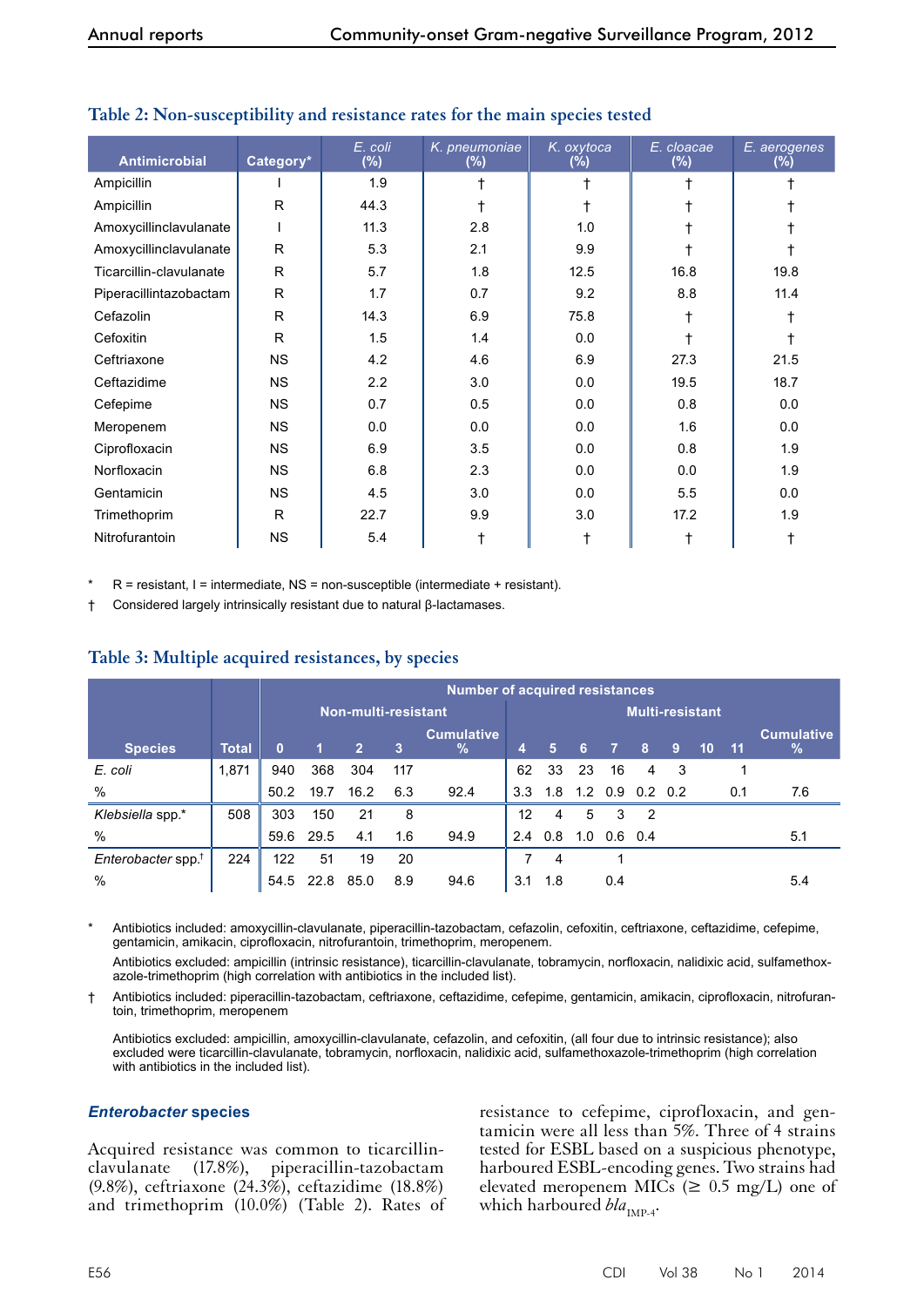## **Discussion**

The Australian Group on Antimicrobial Resistance has been tracking resistance in sentinel enteric Gram-negative bacteria since 1992. Until 2008, surveillance was segregated into hospital– versus community-onset infections. The first year of community-onset only surveillance was 2008.8 Comparing results from that year with 2012, there has been a noticeable increase in resistance rates to some important and reserve antibiotics. For example, rates of resistance in *E. coli* for ceftriaxone rose from 2.1% to 4.2% and for non-susceptibility to ciprofloxacin rose from 4.2% to 6.9%. Intermediate percentages were observed in 2010, confirming the definite upward trend.

Overall though, there are worrying trends in the emergence of CTX-M-producing *E. coli* and *Klebsiella* species and gentamicin– and ciprofloxacin-resistant *E. coli* now presenting in or from the community. Other resistance patterns appear stable. Carbapenem resistance attributable to acquired carbapenemases are still rare in community onset infections in Australia. Compared with many other countries in our region, resistance rates in Australian Gram-negative bacteria are still relatively low.<sup>9</sup>

## **Agar participants**

#### **Australian Capital Territory**

Peter Collignon and Susan Bradbury, The Canberra Hospital

#### **New South Wales**

Thomas Gottlieb and Graham Robertson, Concord Hospital

Miriam Paul and Richard Jones, Douglass Hanly Moir Pathology

James Branley and Donna Barbaro, Nepean Hospital

George Kotsiou and Peter Huntington, Royal North Shore Hospital

Sebastian van Hal and Bradley Watson, Royal Prince Alfred Hospital

Iain Gosbell and Annabelle LeCordier, South West Area Pathology Service

David Mitchell and Lee Thomas, Westmead Hospital

#### **Northern Territory**

Rob Baird and Jann Hennessy, Royal Darwin Hospital

#### **Queensland**

Enzo Binotto and Bronwyn Thomsett, Pathology Queensland Cairns Base Hospital

Graeme Nimmo and Narelle George, Pathology Queensland Central Laboratory

Petra Derrington and Sharon Dal-Cin, Pathology Queensland Gold Coast Hospital

Chris Coulter and Tobin Hillier, Pathology Queensland Prince Charles Hospital

Naomi Runnegar and Joel Douglas, Pathology Queensland Princess Alexandra Hospital

Jenny Robson and Georgia Peachey, Sullivan Nicolaides Pathology

#### **South Australia**

Kelly Papanoum and Nicholas Wells, SA Pathology, Flinders Medical Centre

Morgyn Warner and Fleur Manno, SA Pathology, Royal Adelaide Hospital

John Turnidge and Jan Bell, SA Pathology, Women's and Children's Hospital

#### **Tasmania**

Kathy Wilcox, Launceston General Hospital

Louise Cooley and Rob Peterson, Royal Hobart Hospital

#### **Victoria**

Denis Spelman and Michael Huysmans, Alfred Hospital

Benjamin Howden and Peter Ward, Austin **Hospital** 

Tony Korman and Despina Kotsanas, Southern Health, Monash Medical Centre

Suzanne Garland and Gena Gonis, Royal Women's **Hospital** 

Mary Jo Waters and Linda Joyce, St Vincent's Hospital